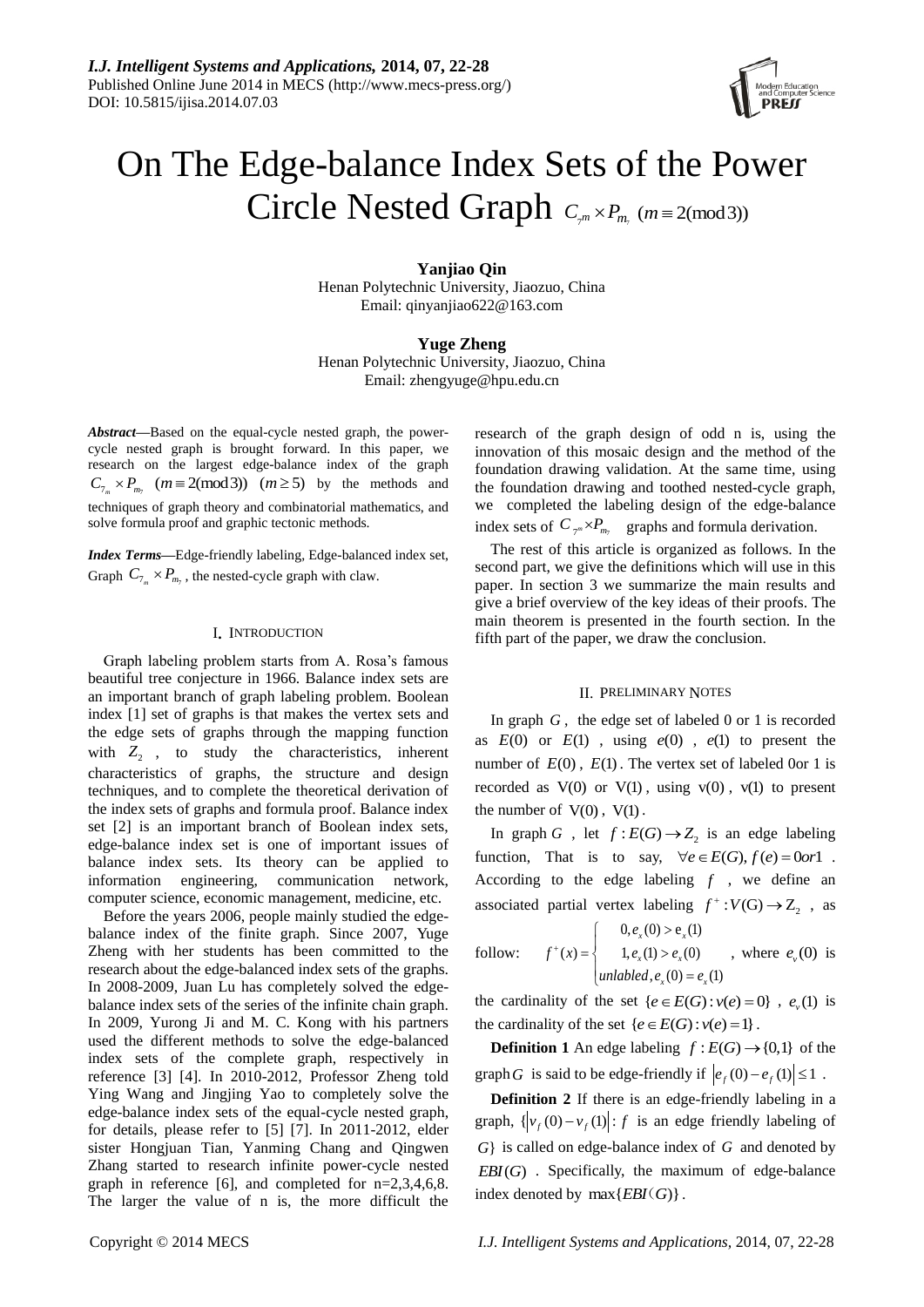**Definition 3**  $P_{m_7}$  represents that every road contains m points, and that there are 7 branches at any points except the terminal point of each road.

**Definition 4**  $C_{\tau^m}$  shows the graph contains *m* cycles, the cycles are denoted by the first cycle, the second cycle, the third cycle,  $\dots$ , the m-th cycle from the inner cycle to the outer. And there are  $7<sup>i</sup>$  vertices on the i-th cycle.

**Definition 5** The nested graph with power-cycle is the embedded graph including  $C_{\tau^m}$  and  $P_{m_{\tau}}$ , denoted by

 $C_{\gamma^m} \times P_{m_7}$ .

**Example.** Fig. 1 illustrates two graphs of  $C_{\tau^m} \times P_{m_\tau}$ 



For convenience, we will have the following label for the nested network graph: The vertices of the most inner circle in clockwise order are labeled as follows:  $(1)_1$ ,  $(1)_2$ ,  $\cdots$ ,  $(1)_{n-1}$ ,  $(1)_n$ ; Similarly, from inside to outside the vertices of the most outside circle in clockwise are labeled as follows:  $(m)_{1}$ ,  $(m)_{2}$ ,  $(m)_{3}$ ,  $(m)_{4}$ ,  $\cdots$ ,  $(m)_{n^{m-1}}$ ,  $(m)_{n^{m}}$ . Among them, symbols  $(j)$ <sub>i</sub> says the  $i-th$  vertex in the  $j-th$  circle. The paths begin with the vertex  $(1)_1$ , as follows:

\n allows:\n 
$$
(1)_1 \rightarrow (2)_1 \rightarrow (3)_1 \rightarrow \cdots \rightarrow (m-1)_1 \rightarrow (m)_1;
$$
\n

\n\n $(1)_1 \rightarrow (2)_1 \rightarrow (3)_1 \rightarrow \cdots \rightarrow (m-1)_1 \rightarrow (m)_2;$ \n

\n\n $\cdots$ \n

\n\n $(1)_1 \rightarrow (2)_1 \rightarrow (3)_1 \rightarrow \cdots \rightarrow (m-1)_1 \rightarrow (m)_m;$ \n

\n\n $(1)_1 \rightarrow (2)_1 \rightarrow (3)_1 \rightarrow \cdots \rightarrow (m-1)_1 \rightarrow (m)_{m+1};$ \n

\n\n $\cdots$ \n

\n\n $(1)_1 \rightarrow (2)_{n!} \rightarrow (3)_{n^2} \rightarrow \cdots \rightarrow (m-1)_{n^{m-2}} \rightarrow (m)_{n^{m-1}-1};$ \n

\n\n $(1)_1 \rightarrow (2)_{n^1} \rightarrow (3)_{n^2} \rightarrow \cdots \rightarrow (m-1)_{n^{m-2}} \rightarrow (m)_{n^{m-1}};$ \n

similarly, the paths begin with the vertex  $(1)_n$ , as follows:

follows:<br>  $(1)_n \to (2)_{n^2-n+1} \to (3)_{n^3-n^2+1} \to \cdots \to (m-1)_{n^{m-1}-n^{m-2}+1} \to (m)_{n^m-n^{m-1}+1}$  $(1)_n \to (2)_{n^2-n+1} \to (3)_{n^3-n^2+1} \to \cdots \to (m-1)_{n^{m-1}-n^{m-2}+1} \to (m)_{n^m-n^{m-1}+1}$ <br>  $(1)_n \to (2)_{n^2-n+1} \to (3)_{n^3-n^2+1} \to \cdots \to (m-1)_{n^{m-1}-n^{m-2}+1} \to (m)_{n^m-n^{m-1}+2}$  $(1)_{n} \rightarrow (2)_{n^{2}-n+1} \rightarrow (3)_{n^{3}-n^{2}+1} \rightarrow \cdots \rightarrow (m-1)_{n^{m-1}-n^{m-2}+1} \rightarrow (m)_{n^{m}-n^{m-1}+n}$  $(1)_n \to (2)_{n^2-n+1} \to (3)_{n^3-n^2+1} \to \cdots \to (m-1)_{n^{m-1}-n^{m-2}+1} \to (m)_{n^m-n^{m-1}+n}$ <br>  $(1)_n \to (2)_{n^2-n+1} \to (3)_{n^3-n^2+1} \to \cdots \to (m-1)_{n^{m-1}-n^{m-2}+1} \to (m)_{n^m-n^{m-1}+n+1}$  $(1)_n$  →  $(2)_{n^2}$  →  $(3)_{n^3}$  →  $\cdots$  →  $(m-1)_{n^{m-1}}$  →  $(m)_{n^{m-1}}$  ;  $(1)_n \to (2)_{n^2} \to (3)_{n^3} \to \cdots \to (m-1)_{n^{m-1}} \to (m)_{n^m-1}$ ;<br> $(1)_n \to (2)_{n^2} \to (3)_{n^3} \to \cdots \to (m-1)_{n^{m-1}} \to (m)_{n^m}$ ;

The above says that the  $C_{n^m} \times P_{m_n}$  have  $n^m$  paths.

**Definition 6** A 1-vertex  $x$  is considered to be saturated, if the *n* edges linked to *x* satisfy  $e_x(1)=e_x(0)+1$ , *e*  $e_x(1) = e_x(0) + 1$ ,<br>when n is an<br>*e x* (1)=  $e_x(0) + 1$ ,<br>when n is an when n is an odd number;  $e_x(1)=e_x(0)+2$ , when n is an *m\_7*) (*m*=2(*mod3*)) 23<br> *x x* is considered to be<br>
ed to *x* satisfy  $e_x(1)=e_x(0)+1$ ,<br>  $e_x(1)=e_x(0)+2$ , when *n* is an<br>
1-vertex *x* is unsaturated. A<br>
be saturated, if the *n* edges<br>
otherwise the 0-vertex *x* is even number ;otherwise, the 1-vertex *x* is unsaturated. A 0-vertex  $x$  is considered to be saturated, if the  $n$  edges linked to  $x$  are all 0-edges; otherwise, the 0-vertex  $x$  is unsaturated. A vertex  $x$  is considered to be empty, when the point *x* satisfy  $e_x(1) = e_x(0)$ .

Under the definition of power-cycle nested graph, in order to more convenient to figure symbols function. According to the recursive nature of power-cycle nested graph, given the concept of the clawed nested-cycle subgraph.

**Definition 7** In the power-cycle nested graph, the induced sub-graph of the vertices, which the ray paths through the points with the vertices on the  $k(t-1) + i$ cycle as starting points and the vertices on the  $kt + i$ cycle as the terminal points, denoted by  $V_t$ <sup>'</sup>. And the graph  $V_i$  subtract the edge on  $k(t-1) + i$  is thought as the clawed nested-cycle sub-graph  $V_t(t = 1, 2, \dots, \frac{m - i}{k})$  $= 1, 2, \cdots, \frac{m-i}{n}$ .

Specifically, k be decided by the m classification. In the graph  $C_{\tau^m} \times P_{m_\tau}$  ( $m \ge 5$ ), refers to all the clawed nested-cycle sub-graphs are the clawed 3 nested-cycle sub-graph.

Under the definition of the clawed nested-cycle subgraph, in order to more convenient to figure symbols function. According to the dual nature of power-cycle nested graph, given the concept of the fan-shaped subgraph.

**Definition 8** For a given the clawed nested-cycle sub-

graph  $V_t(t = 1, 2, \dots, \frac{m - i}{k})$  $=1, 2, \dots, \frac{m-i}{n}$ , based on the starting points of the ray paths,  $V_t(t=1,2,\dots,\frac{m-i}{k})$  $=1,2,\dots,\frac{m-i}{l}$  is divide from the middle the fan graphs, if the starting point in the  $\alpha$  circle, it can be divided into  $k^{\alpha}$  sector fan-shaped graphs, denoted by  $H_0, H_1, \cdots, H_{K^{\alpha}}$ .

Specifically, every the fan sub-graph of the single point does not include its own point.

According to the definition of the clawed nested-cycle nested sub-graph, all of the clawed nested-cycle nested sub-graph  $V_t(t = 1, 2, \dots, \frac{m - i}{k})$  $( i = 1, 2, \dots, \frac{m-i}{i})$  (*i* = 5,6,7) are 3 nestedcycle nested sub-graph in the  $C_{\tau^m} \times P_{m_{\tau}}$  ( $m \ge 5$ ). So if given the clawed nested-cycle sub-graph starting point in the  $\alpha$  circle, the corresponding the clawed nested-cycle sub-graph can be divided into  $7^\alpha$  sector fan-shaped graphs.

In order to more convenient to figure symbols function, we introduce the concept of divisibility for power-cycle nested graph, it is obvious that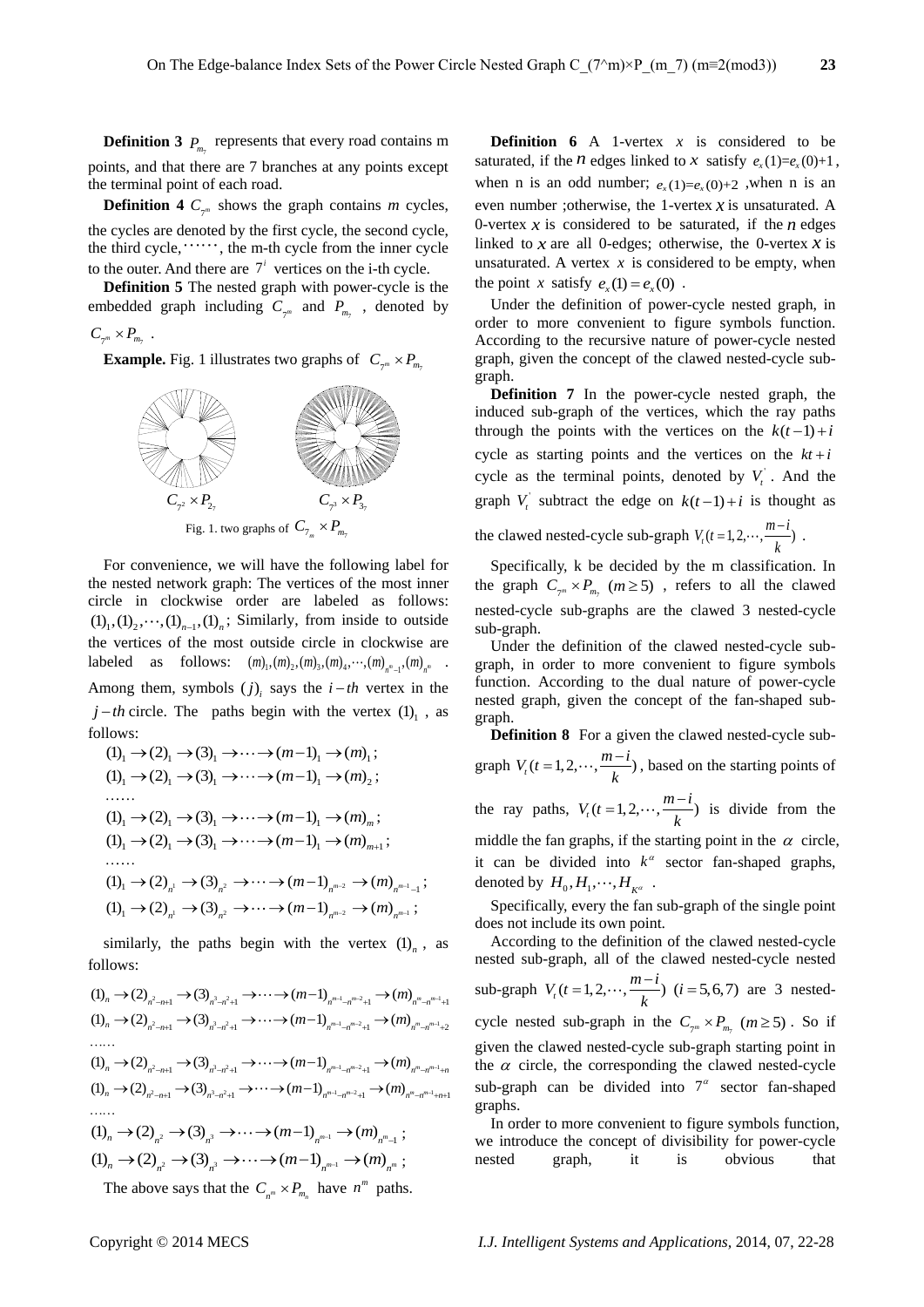$$
C_{\gamma^m} \times P_{m_{\gamma}} = C_{\gamma^k} \times P_{K_{\gamma}} \cup \left( \bigcup_{t=0}^{\frac{m-2}{3}} V_t \right) , \text{ according to the 3}
$$

circles of the  $t$  nested-cycle nested sub-graph  $V_t$ , from the side to the out, in turn, for the  $\alpha$  circle, the  $\alpha + 1$ circle, the  $\alpha + 2$  circle;  $V_t$  will be average divided into  $7^{3t+2}$  sector fan-shaped sub-graph  $H_0$ , ensure that each  $H_0$  has the  $7^i$  point and the  $7^i$  edge on the *i* circle, according to the clockwise order the points on the *i* circle denoted by  $(i)_{1}$ ,  $(i)_{2}$ ,  $\dots$ ,  $(i)_{7}$ .

For the edge-friendly labeling of the graph  $C_{\tau^m} \times P_{m_{\tau}}$  ( $m \ge 5$ ). We discuss the edge-balance index set of this graph from the following three parts:  $m \equiv 0 \pmod{3}$ ,  $m \equiv 1 \pmod{3}$ ,  $m \equiv 2 \pmod{3}$ . But, in this paper, we only research it when  $m \equiv 2 \pmod{3}$ .

## III. LEMMAS AND PROOF

**Lemma 1** In the graph  $C_{\tau^m} \times P_{m_\tau}$ , for the fan subgraph  $H_0$  of the single point,  $\max\{EBIH_0\} = 323$ .

**Proof**: Because each part in the fan sub-graph of the single point have equal features, here we only give label  $H_0$ , the others label as well as itself.

There are 798 edges in the fan sub-graph  $H_0$  of the single point, because of  $|e(0) - e(1)| \le 1$ , there are 399 0edges. To put it simply, we only mark the 0-edges of the fan sub-graph  $H_0$  of the single point, the left edges are 1edges.

The four edges are all 0-edges except ( $\alpha$ )<sub>6</sub>( $\alpha$ )<sub>7</sub>,( $\alpha$ )<sub>5</sub>( $\alpha$ )<sub>6</sub>( $\alpha$ )<sub>4</sub>( $\alpha$ )<sub>5</sub> in the  $\alpha$  circle, and the  $7^2$ edges are all 0-edges in the  $\alpha + 1$  circle. The edges linked to the vertices  $(\alpha)$ <sub>i</sub>(1 ≤ *i* ≤ 3) are all 0-edges in the  $\alpha$ circle; The edges linked to the vertices circle; The edges linked to the vertices  $(\alpha+1)_i (1 \le i \le 24, 29 \le i \le 32, 39 \le i \le 42, 47 \le i \le 49)$  are all 0edges in the  $\alpha + 1$  circle; The 0-edges between the  $\alpha$ circle and the  $\alpha + 1$ circle:  $(\alpha)$   $(\alpha+1)$  ; circle and the  $\alpha+1$  circle:  $(\alpha)_i(\alpha+1)_j$ <br>  $(i = 4, 22 \le j \le 24)$  $(i = 5, 29 \le j \le 32)$  $(i = 6, 39 \le j \le 42)$ <br>  $(i = 7, 47 \le j \le 49)$ ; The 0-edges between the  $\alpha + 1$ circle and the  $\alpha + 2$ circle: circle and the  $\alpha + 2$  circle:  $(\alpha + 1)_i(\alpha + 2)_j$ <br>  $(j = 7(i-1) + k, i = 25 + 2l, 0 \le l \le 1, 4 \le l \le 6, 9 \le l \le 10, k = 1,2)$ <br>  $(j = 7i + k, i = 26 + 2l, 0 \le l \le 1, 4 \le l \le 6, 9 \le l \le 10, k = -1,0)$ ; In the  $\alpha + 2$  circle the edges are all 0-edges: the  $\alpha + 2$  circle the edges are all 0-edg<br>  $(\alpha + 2)_{i} (\alpha + 2)_{i+1}$   $(i = 170 + 7k + j, k = 2l, 0 \le l \le 1, 4 \le l \le 6, 9 \le l \le 10, j = 1,3,5,7,9)$ Then  $v(0) = 38$ ,  $|v(1) - v(0)| = |v - 2v(0)| = 323$ .

We can get the edge-friendly labeling of the fan subgraph  $H_0$  of the single point by calculation, then not conclude the vertices are not defined and unsaturated. When we change the 0-vertex into 1-vertex or undefined vertex, we must take out five 0-edges. Thus, wherever we put the five 0-edges, the number of the 0-vertex will

increase, meanwhile the number of the 1-vertex will not increase. So 323 is the maximum edge-balance index.

So 
$$
\max\{EBIH_0\} = 323
$$
.

**Lemma** 2 For the power-cycle nested graph  $C_{\tau^m} \times P_{m_\tau}$ , when  $m = 5$ ,  $\max\{EBI(C_7, \times P_{5,})\} = 15873$ .

**Proof:** There are 39207 edges in the power-cycle nested graph  $C_{\gamma^5} \times P_{5_\gamma}$ , because of  $|e(0) - e(1)| \le 1$ , there are 19603 0-edges. To put it simply, we only mark the 0 edges of the graph, the left edges are 1-edges.

The edges are all 0-edges in the 2 circle and in the 3 circle and in the 4 circle. In the 1 circle the edges are all cncle and in the 4 cncle. In the 1 chcle<br>0-edges:  $(l)_2(l)_3$ , $(l)_4(l)_5$ , $(l)_6(l)_7$ , $(l)_7(l)_1$ .

First of all, edges in all the paths which set out from the labeled point  $(1)_1$ : the edges linked to the vertices  $(2)$ <sub>i</sub> $(1 \le i \le 3)$  are all 0-edges in the 2 circle; The edges linked to the vertices  $(3)$ <sub>i</sub> $(1 \le i \le 23)$  $(i = 33 + j, 1 \le j \le 4)$  $(i = 48, 49)$  are all 0-edges in the 3 circle; The 0-edges between the 2 circle and the 3 circle:

 $(2)_4(3)_i(i = 22,23)$  ,  $(2)_5(3)_i(i = 34,35)$  ,  $(2)_6(3)_i(i = 36,37)$  ,  $(2)_7(3)_i (i = 48, 49);$ 

The edges linked to the vertices

 $(4)$ <sub>i</sub> $(1 \le i \le 163)$  $(i = 173 + 7k + j, k = 2l, 0 \le l \le 3, j = 1,2,3,4)$ <br> $(i = 271 + 7k + j, k = 2l, 0 \le l \le 3, j = 1,2,3,4)$  $(230 \le i \le 261)$  $(328 \le i \le 343)$  are all 0-edges in the 4 circle; The 0-edges between the 3 circle and the 4 circle: (3) (3)  $(i25 - i - 575)$  are an 5 edges in the 1 energy, the 6 edges<br>between the 3 circle and the 4 circle:<br> $(3)_i (4)_j (j = 7(i-1) + k, i = 24 + 2l, 0 \le l \le 4, 7 \le l \le 11, k = -1,0)$ ; The 0-<br> $(j = 7i + k, i = 25 + 2l, 0 \le l \le 4, 7 \le l \le 11, k = -1,0)$ edges between the 4 circle and the 5 circle:  $(4)$ ,  $(5)$ .

edges between the 4 circle and the 5 circle:  $(4)_{i}(5)_{j}$ <br>  $(j = 7(i-1) + k, i = 164 + 2lor262 + 2l, 0 \le l \le 4, 7 \le l \le 11,$ <br>  $14 \le l \le 18, 21 \le l \le 25, 28 \le l \le 32, k = 1, 2)$   $(j = 7i + k, i = 165 + 2lor262 + 2l,$ <br>  $0 \le l \le 4, 7 \le l \le 11, 14 \le l \le 1$ circle the edges are all 0-edges  $(5)_{i}$ (5)<sub> $i+1$ </sub> circle the edges are all 0-edges (5)<br>  $(i = 1143 + 7k + jor1829 + 7k + j, k = 2l, 0 \le l \le 4, 7 \le l \le 11,$ <br>  $14 \le l \le 18, 21 \le l \le 25, 28 \le l \le 32, j = 1, 3, 5, 7, 9$ .

The second, edges in all the paths which set out from the labeled point  $(l)_{7}$ : the 0-edges between the 1 circle and the 2 circle:  $(1)_7(2)_i(43 \le i \le 49)$ ; The edges linked to the vertices  $(2)$ <sub>i</sub> $(i = 43, 44)$  are all 0-edges in the 2 circle; The edges linked to the vertices circle; The edges linked to the vertices  $(3)_{i}(295 \le i \le 308)(i = 315,316)(i = 329,330,343)$  are all 0-edges in the 3 circle; The 0-edges between the 2 circle and the 3 the 3 circle: The 0-edges between the 2 circle and the 3 circle:  $(2)_{45}(3)_{315}, (2)_{46}(3)_{316}, (2)_{47}(3)_{329}, (2)_{48}(3)_{330}, (2)_{49}(3)_{343}$ ; The edges linked to the vertices  $(4)$ <sub>i</sub> $(2059 \le i \le 2158)$ 

 $(i = 2168 + 7k + j, k = 2l, 0 \le l \le 2, j = 1, 2, 3, 4)$ <br>  $(i = 2224 + 7k + jor 2322 + 7k + j, k = 2l, 0 \le l \le 4, j = 1, 2, 3, 4)$ <br>  $(2201 \le i \le 2214)(2295 \le i \le 2312)$   $(2393 \le i \le 2401)$ 

are all 0-edges in the 4 circle; The 0-edges between the 3 circle and the 4 circle:  $(3)$ <sub>*i*</sub> $(4)$ <sub>*j*</sub> $(j = 7i + k, i = 310 + 2l,$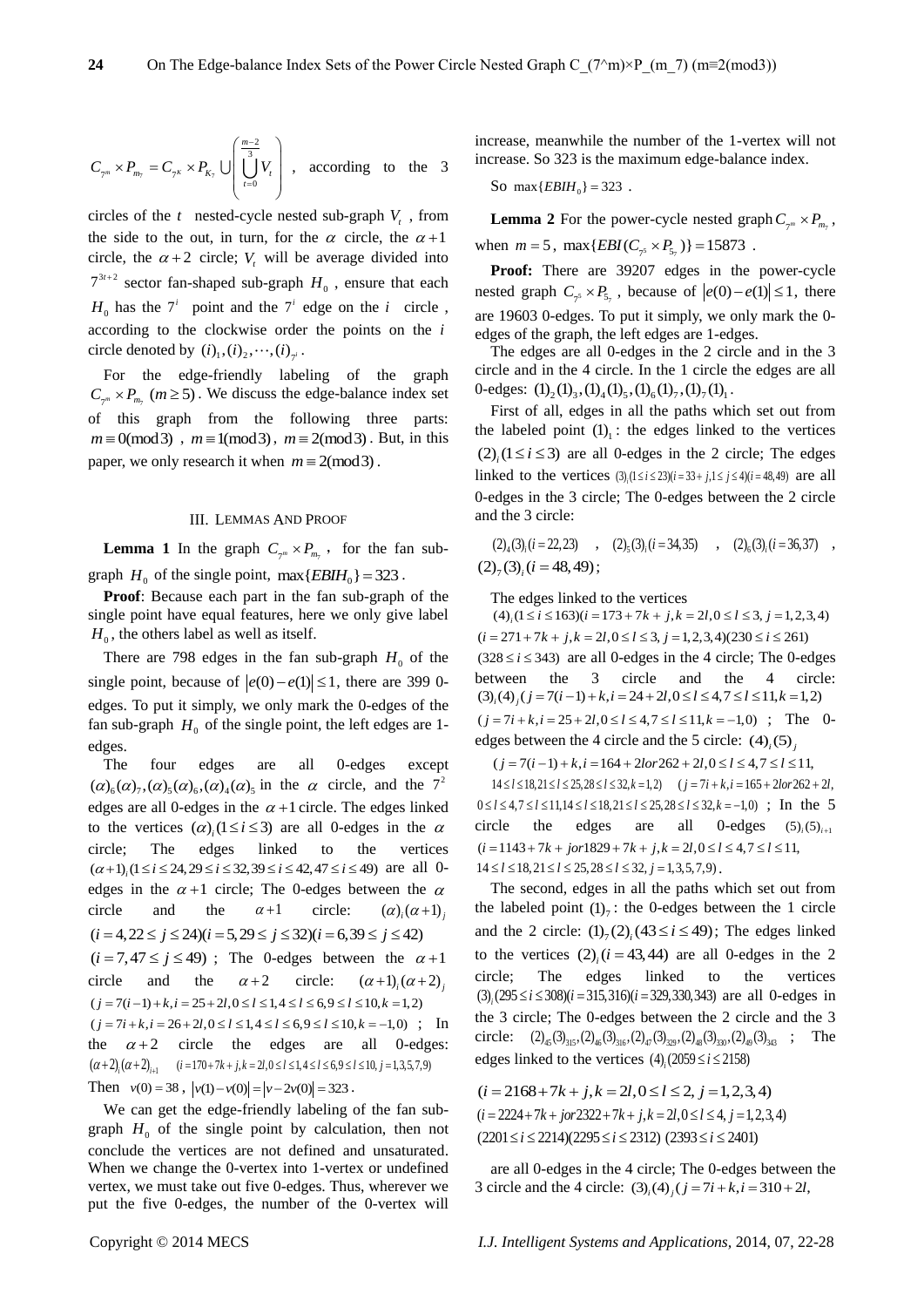$0 \le l \le 2, 4 \le l \le 9, 11 \le l \le 16, k = -1, 0$  $(j = 7(i - 1) + k, i = 309 + 2l, 0 \le l \le 2, 4 \le l \le 9, 11 \le l \le 16, k = 1, 2)$ ;

The 0-edges between the 4 circle and the 5 circle:  $(4)_{i}(5)_{j}$ <br> $(j = 7(i-1) + k, i = 2159 + 2l, 0 \le l \le 4, 7 \le l \le 11,$ 

 $14 \le l \le 18$ , k = 1, 2)  $(j = 7i + k, i = 2160 + 2l, 0 \le l \le 4,$ <br>  $7 \le l \le 11, 14 \le l \le 18, k = -1, 0)$ <br>  $(j = 7(i - 1) + k, i = 2215 + 2l$ <br>  $or 2313 + 2l, 0 \le l \le 4, 7 \le l \le 11, 14 \le l \le 18, 21 \le l \le 25,$ <br>  $28 \le l \le 32, 35 \le l \le 39, k = 1, 2)$  $(j = 7i + k, i = 2216 + 2l$ <br>  $or 2314 + 2l, 0 \le l \le 4, 7 \le l \le 11, 14 \le l \le 18, 21 \le l \le 25,$ <br>  $28 \le l \le 32, 35 \le l \le 39, k = -1,0$  $(i = 2159,15107 \le j \le 15113)$   $(i = 2160,15114 \le j \le 15120)$ ;

In the 5 circle the edges are all 0-edges:  $(5)_{i}(5)_{i+1}(i=15500+7k+jor16186+7k+j,$  $k = 2l, 0 \le l \le 4, 7 \le l \le 11, 14 \le l \le 18, 21 \le l \le 25, 28 \le l \le 32, 35 \le l \le 39, j = 1, 3, 5, 7, 9$ <br>  $(i = 15134 + 7k + j, k = 2l, 0 \le l \le 2, 5 \le l \le 9, 12 \le l \le 16, j = 1, 3, 5, 7, 9)$ 

The last, the label methods of the point  $(1)$ <sub>*i*</sub> $(2 \le i \le 6)$ set out the paths' edge is the same as the point  $(1)<sub>1</sub>$ .

Then  $v(0) = 1867$ ,  $|v(1) - v(0)| = |v - 2v(0)| = 15873$ .

In this structure graph, the degree of the vertices is 9 on the first cycle, the degree of the vertices is 10 on the second and third cycle and fourth cycle, the degree of the vertices on the fifth is 3. In the 1867 0-vertexes, the vertices are all saturated, except the vertices  $(4)_{2159}, (4)_{2160}$ . Therefore, in order to change the labeling of the 0 vertexes, we need to interchange 5 0-edges and 5 1-edges. It is obvious that the interchanging must bring that the value of  $v(0)$  increases or remains unchanged, and the value of  $v(1)$  certainly decreases. So the value of  $|v(0)-v(1)|$  reduces.

Then the value of  $|v(0)-v(1)|$  is maximum in the aforementioned structure graph, so  $\max\{EBI(C_{7^5} \times P_{5_7})\} = 15873$ .

**Lemma 3** For the power-cycle nested graph  $C_{\tau^m} \times P_{m_\tau}$ , when  $m \equiv 2 \pmod{3}$ and  $m \geq 5$  $\max\{EBI(C_{7^m}\times P_{m_7})\}=\frac{17\cdot 7^m-5}{18}$  $EBI(C_{\tau_m} \times P_{m_{\tau}})\} = \frac{17 \cdot 7^m - 5}{19}$ .

**Proof:** There are  $\frac{7^{m+1}-28}{2}$ 3  $\frac{m+1-28}{2}$  edges in the power-cycle

nested graph  $C_{\tau^m} \times P_{m_\tau}$ , because of  $|e(0) - e(1)| \le 1$ , there

are  $\frac{7^{m+1}-31}{1}$ 6  $\frac{m+1}{2}$  -31 0-edges.

When  $m = 5$ , the formula can be proved by lemma 2.

When  $m \ge 8$ , as the foundation graph  $C_{\gamma^5} \times P_{5\gamma}$  by lemma 1, denoted by  $U_0 = C_{7^5} \times P_{5^7}$ ,

$$
C_{\tau^m} \times P_{m_{\tau}} = U_0 \cup \left( \underbrace{\int_{t=0}^{\frac{m-2}{3}} V_t}{\int_{t=0}^{m-2} V_t} \right) = U_0 \cup 7^5 H_0 \cup 7^8 H_0 \cup \dots \cup 7^{m-3} H_0.
$$

Each of the vertices of the outer circle be seen as the starting point to make the graph  $H_0$  in the figure

$$
C_{7^{m-3}} \times P_{m-3}
$$
, there are  $7^{m-3}H_0$ . In this graph  $C_{7^m} \times P_{m_7}$ ,  
\n
$$
v(0) = (7^{m-3} + 7^{m-6} + \dots + 7^8 + 7^5) \times 38 + 1867 = \frac{7^m - 4}{9}
$$
,  
\n
$$
|v(1) - v(0)| = |v - 2v(0)| = \left| \frac{7^{m+1} - 7}{6} - 2 \times \frac{7^m - 4}{9} \right| = \frac{17 \cdot 7^m - 5}{18}.
$$

In this structure graph  $C_{\gamma^m} \times P_{m_\gamma}$ , the degree of the vertices is 9 on the first cycle, the degree of the vertices is 3 on m cycle and all of the others are 10. All of the 1 vertexes are saturated, except the vertices  $(4)_{2159}, (4)_{2160}$ . The edges linked to the other 0-vertexes are all 0-edges. Therefore, in order to change the labeling of the 0 vertexes, we need to interchange 5 0-edges and 5 1-edges. It is obvious that the interchanging must bring that the value of  $v(0)$  increases or remains unchanged, and the value of  $v(1)$  certainly decreases. So the value of  $|v(0)-v(1)|$  reduces.

So for the power-cycle nested graph  $C_{\gamma^m} \times P_{m_\gamma}$ , when

$$
m \equiv 2 \pmod{3} m \ge 5
$$
,  $\max \{EBI(C_{\gamma^m} \times P_{m_7})\} = \frac{17 \cdot 7^m - 5}{18}$ .

Specifically, Each of the vertices of the outer circle be seen as the starting point to make the graph  $H_0$  in the figure  $C_{\gamma^{m-3}} \times P_{m-3}$ , the label of each starting point is the same as the boundary point of five laps foundation figure, and it stays the same.

**Lemma 4** For the power-cycle nested graph  $C_{\tau^m} \times P_{m_\tau}$ , **EXEMPLE 4** For the power-cycle hested graph  $C_{7^m}$   $\sim$ <br>when  $m = 5$ , {15872,15871,…,1,0}  $\subset$  *EBI*( $C_{7^5}$   $\times P_{5_7}$ ).

**Proof:** In the following proof, we use  $(2k-1)$ ,  $(2k)$ ,  $\leftrightarrow (2k)$ ,  $(2k)$ <sub>s+1</sub> to present that the edge  $(2k-1)$ <sub>r</sub> $(2k)$ <sub>s</sub> is from 0-edge into1-edge, at the same time the edge  $(2k)_{s}(2k)_{s+1}$  is from 1-edge into0-edge. Among them, we use  $(5)_{i}(6)_{7i} \leftrightarrow (6)_{7i}(6)_{7i+1}$  to present that the edge  $(5)$ <sub>i</sub> $(6)$ <sub>7i</sub> is from 1-edge into 0-edge, at the same time the edge  $(6)_{7i}(6)_{7i+1}$  is from 0-edge into 1-edge.

First, build an odd index set:

Step1:  $(4)_i(5)_{j+7(i-1)} \leftrightarrow (5)_{j+7(i-1)}(5)_{j+7(i-1)+1}$  $(i = 1, \dots, 163, j = 1, \dots, 4)$ and

 $(5)_{i}$  (6)<sub>7*i*</sub>  $\leftrightarrow$  (6)<sub>7*i*</sub>(6)<sub>7*i*+1</sub>

 $(i = j + 7(k - 1), k = 1, \dots, 163, j = 2, \dots 5)$ , we can get  $|v(1)-v(0)| = |v-2v(0)| = {15871,15869,\dots,14569}$ Step2:  $(4)_i(5)_{j+7(i-1)} \leftrightarrow (5)_{j+7(i-1)}(5)_{j+7(i-1)+1}$ 

$$
(i = 230, \cdots, 261, j = 1, \cdots, 4)
$$

and

Copyright © 2014 MECS *I.J. Intelligent Systems and Applications,* 2014, 07, 22-28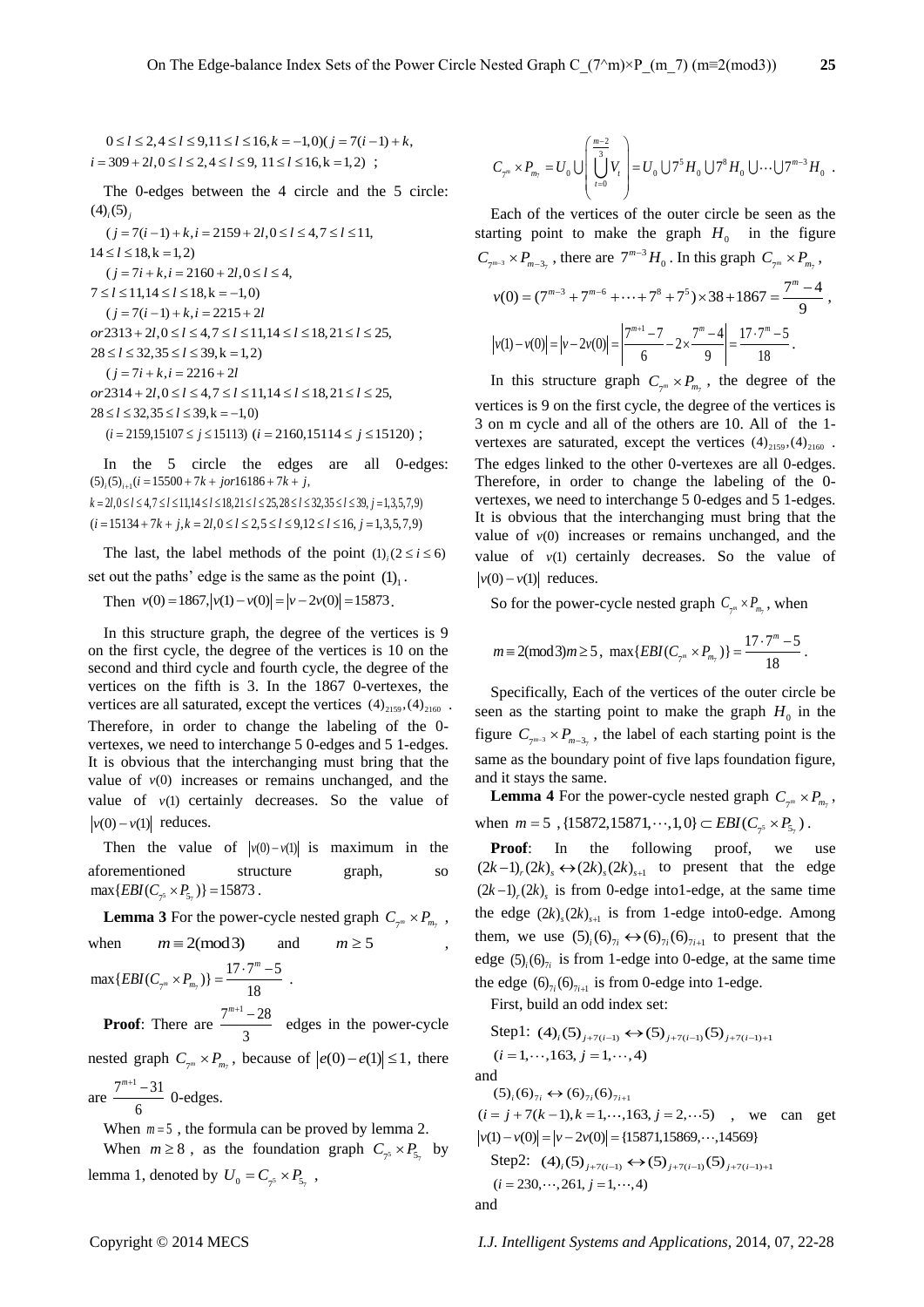$(5)_{i}$  (6)<sub>7*i*</sub>  $\leftrightarrow$  (6)<sub>7*i*</sub>(6)<sub>7*i*+1</sub> ( $J_i$ ( $J_i$ <sub>(</sub> $J_j$ <sub>i</sub>  $\leftrightarrow$  ( $J_j$ <sub>i</sub>( $J_j$ <sub>i+1</sub>)<br>( $i = j + 7(k - 1)$ , $k = 230$ , ..., 261,  $j = 2$ , ..., 5) , we can get  $|v(1)-v(0)| = |v-2v(0)| = {14567,14565,\dots,14313}$ Step3:  $(4)_{i}(5)_{j+7(i-1)} \leftrightarrow (5)_{j+7(i-1)}(5)_{j+7(i-1)+1}$  $(i = 328, \dots, 343, i = 1, \dots, 4)$ and  $(5)_{i}$  (6)<sub>7*i*</sub>  $\leftrightarrow$  (6)<sub>7*i*</sub>(6)<sub>7*i*+1</sub> ( $J_i$ ( $J_i$ ( $J_{i}$ <sub>i</sub>  $\leftrightarrow$  ( $J_{i}$ <sub>i</sub>( $J_{i+1}$ )<br>  $(i = j + 7(k - 1), k = 328, \cdots, 343, j = 2, \cdots 5)$ , we can get  $|v(1)-v(0)| = |v-2v(0)| = {14311,14309,\dots,14185}$ Step4:  $(4)_{i}(5)_{j+7(i-1)} \leftrightarrow (5)_{j+7(i-1)}(5)_{j+7(i-1)+1}$  $(i = 173 + 7n + m, n = 2l, 0 \le l \le 3, 7 \le l \le 10, m = 1, \dots 4,$  $j = 1, \dots 4$ and  $(5)_{i}$  $(6)_{7i}$   $\leftrightarrow$   $(6)_{7i}$  $(6)_{7i+1}$  $(i = j + 7(k-1),$  $k = 173 + 7n + m, n = 2l, 0 \le l \le 3, 7 \le l \le 10, m = 1, \dots, 4, j = 2, \dots, 5)$ , *k* = 1/3 + /*n* + *m*, *n* = 2*l*, 0 ≤ *l* ≤ 3, / ≤ *l* ≤ 10,*m* = 1, · · ·, 4, *j* = 2, · · ·<br>we can get  $|v(1) - v(0)| = |v - 2v(0)| =$ {14183,14181, · · ·,13929} Step5:  $(4)_i(5)_{j+7(i-1)} \leftrightarrow (5)_{j+7(i-1)}(5)_{j+7(i-1)+1}$  $(i = 164 + 2lor262 + 2l, 0 \le l \le 4, 7 \le l \le 11, 14 \le l \le 18, 21 \le l \le 25,$  $28 \le l \le 32, j = 1,2$ and  $(5)_{i}$  (6)<sub>7*i*</sub>  $\leftrightarrow$  (6)<sub>7*i*</sub>(6)<sub>7*i*+1</sub> (5)<sub>*i*</sub>(6)<sub>7*i*</sub> ← (6)<sub>7*i*</sub>(6)<sub>7*i*+1</sub><br>
(*i* = *j* + 7(*k* − 1),*k* = 164 + 2*lor*262 + 2*l*,0 ≤ *l* ≤ 4,7 ≤ *l* ≤ 11,<br>
14 ≤ *l* ≤ 18,21 ≤ *l* ≤ 25,28 ≤ *l* ≤ 32, *j* = 2,3), we can get  $|v(1)-v(0)| = |v-2v(0)| = {13927,13925,\cdots,13729}$ Step6:  $(4)_{i}(5)_{j+7(i-1)} \leftrightarrow (5)_{j+7(i-1)}(5)_{j+7(i-1)+1}$  $(i = 165 + 21 \text{ or } 263 + 21, 0 \le l \le 4, 7 \le l \le 11, 14 \le l \le 18, 21 \le l \le 25,$ <br> $28 \le l \le 32, j = -1, 0$ and  $(5)_{i}$  (6)<sub>7i</sub>  $\leftrightarrow$  (6)<sub>7i</sub>(6)<sub>7i+1</sub>  $(i = j + 7k, k = 165 + 2lor263 + 2l, 0 \le l \le 4, 7 \le l \le 11,$ <br> $14 \le l \le 18, 21 \le l \le 25, 28 \le l \le 32, j = 0, 1)$ , we can get  $|v(1)-v(0)| = |v-2v(0)| = {13727,13725,\cdots,13529}$ Step7: Similar to the first, second, third, fourth, fifth, sixth step transformation, we can obtain these labeled graphs of edge-balance indexes which are  ${13527, 13525, \dots, 1809}$  $Step8: (4)_{i}(5)_{j+7(i-1)} \leftrightarrow (5)_{j+7(i-1)}(5)_{j+7(i-1)+1}$  $(i = 2059, \dots, 2158, j = 1, \dots, 4)$ 

and

 $(5)_{i}$  (6)<sub>7*i*</sub>  $\leftrightarrow$  (6)<sub>7*i*</sub>(6)<sub>7*i*+1</sub> ( $J_i$ ( $0J_{i1}$   $\leftrightarrow$  ( $0J_{i1}$ ( $0J_{i+1}$ )<br>( $i = j + 7(k-1), k = 2059, \cdots, 2158, j = 2, \cdots 5)$ , we can get  $|v(1)-v(0)| = |v-2v(0)| = {1807,1805,\cdots,1009}$ 

 $Step9: (4)_{i}(5)_{j+7(i-1)} \leftrightarrow (5)_{j+7(i-1)}(5)_{j+7(i-1)+1}$ Step9:  $(4)_i (5)_{j+7(i-1)} \leftrightarrow (5)_{j+7(i-1)} (5)_{j+7(i-1)+1}$ <br>  $(i = 2197, \cdots, 2214, 2295, \cdots, 2312, 2393, \cdots, 2401, j = 1, \cdots, 4)$ and  $(5)_i (6)_{7i} \leftrightarrow (6)_{7i} (6)_{7i+1} (i = j + 7(k-1)),$ 

 $k = 2197, \dots, 2214, 2295, \dots, 2312, 2393, \dots, 2401, j = 1, \dots, 4$  $=$  2197,..., 2214, 2295,..., 2312, 2393,..., 2401, *j* = 1,..., 4)<br>we can get  $|v(1) - v(0)| = |v - 2v(0)| = \{1007, 1005, \dots, 649\}$ Step10:  $(4)_i(5)_{j+7(i-1)} \leftrightarrow (5)_{j+7(i-1)}(5)_{j+7(i-1)+1}$ Step10:  $(4)_i(5)_{j+7(i-1)} \leftrightarrow (5)_{j+7(i-1)}(5)_{j+7(i-1)+1}$ <br>  $(i = 2168 + 7n + m, n = 2l, 0 \le l \le 1, 4 \le l \le 8, 11 \le l \le 15, m = 1, \cdots 4,$  $j = 1, \cdots 4$ 

# and

 $(5)_{i}$  (6)<sub>7i</sub>  $\leftrightarrow$  (6)<sub>7i</sub>(6)<sub>7i+1</sub>( $i = j + 7(k - 1)$ ,  $k = 2168 + 7n + m, n = 2l, 0 \le l \le 1, 4 \le l \le 8, 11 \le l \le 15, m = 1, \dots, 4, j = 2, \dots, 5)$ , *x* = 2106+ *n*+*m*,*n*= 2*i*, 0 ≤ *t* ≤ *t* ≤ *t* ≤ 6, 11 ≤ *t* ≤ 13, *m* = 1, ..., *a*, *y* = 2, ...<br>we can get  $|v(1) - v(0)| = |v - 2v(0)| =$  {647, 645, ..., 265} Step11:  $(4)_i(5)_{j+7(i-1)} \leftrightarrow (5)_{j+7(i-1)}(5)_{j+7(i-1)+1}$  $(i = 2159 + 2l, 0 \le l \le 4, 7 \le l \le 11, 14 \le l \le 18, 21 \le l \le 25,$ <br> $28 \le l \le 32, 35 \le l \le 39, 42 \le l \le 46, 49 \le l \le 51, i = 1, 2$  $3 \le i \le 32, 35 \le i \le 39, 42 \le i \le 46, 49 \le i \le 51, j = 1, 2$ <br>and  $(5)_i (6)_{7i} \leftrightarrow (6)_{7i} (6)_{7i+1} (i = j + 7(k-1)),$  $k = 2159 + 2l, 0 \le l \le 4, 7 \le l \le 11, 14 \le l \le 18, 21 \le l \le 25,$ <br>  $28 \le l \le 32, 35 \le l \le 39, 42 \le l \le 46, 49 \le l \le 51, j = 2, 3)$ ,  $26 \le t \le 52, 35 \le t \le 59, 42 \le t \le 46, 49 \le t \le 51, j = 2, 5$ ,<br>we can get  $|v(1) - v(0)| = |v - 2v(0)| = {263,261, \dots, 133}$ Step12:  $(4)_i(5)_{j+7(i-1)} \leftrightarrow (5)_{j+7(i-1)}(5)_{j+7(i-1)+1}$  $(i = 2160 + 2l, 0 \le l \le 4, 7 \le l \le 11, 14 \le l \le 18, 21 \le l \le 25,$ <br> $28 \le l \le 32, 35 \le l \le 39, 42 \le l \le 46, 49 \le l \le 51, j = -1, 0$  $3 \le i \le 32, 35 \le i \le 39, 42 \le i \le 46, 49 \le i \le 51, j = -1, 6$ <br>and  $(5)_i (6)_{7i} \leftrightarrow (6)_{7i} (6)_{7i+1} (i = j + 7k,$  $k = 2160 + 2l, 0 \le l \le 4, 7 \le l \le 11, 14 \le l \le 18, 21 \le l \le 25,$ <br>  $28 \le l \le 32, 35 \le l \le 39, 42 \le l \le 46, 49 \le l \le 51, j = 0, 1)$ ,  $26 \le t \le 32,33 \le t \le 37,42 \le t \le 46,47 \le t \le 31,7-0,1$ <br>we can get  $|v(1)-v(0)| = |v-2v(0)| = \{131,129,\dots,1\}$ Even index set structures as follows: Step1:  $(2)_4(3)_{24} \leftrightarrow (3)_{24}(3)_{25}$ , we can get  $|v(1) - v(0)| = |v - 2v(0)| = 15872$ 

we can get  $|v(1) - v(0)| = |v - 2v(0)| - 13872$ <br>Step2:  $(4)_i (5)_{j+7(i-1)} \leftrightarrow (5)_{j+7(i-1)} (5)_{j+7(i-1)+1}$  $(i = 1, \dots, 163, j = 1, \dots, 4)$ 

and  $(5)_{i} (6)_{7i} \leftrightarrow (6)_{7i} (6)_{7i+1}$ ( $J_i$ ( $J_i$ ( $J_{i}$ )<sub>7i</sub>  $\leftrightarrow$  (0)<sub>7i</sub>( $J_{i+1}$ )<sub>1+1</sub><br>( $i = j + 7(k - 1), k = 1, \cdots, 163, j = 2, \cdots 5)$ , we can get  $|v(1)-v(0)| = |v-2v(0)| = {15870,15868,\dots,14568}$  $\text{Step3: } (4)_{i}(5)_{j+7(i-1)} \leftrightarrow (5)_{j+7(i-1)}(5)_{j+7(i-1)+1}$ 

 $(i = 230, \dots, 261, i = 1, \dots, 4)$ 

and  $(5)_{i}$  (6)<sub>7*i*</sub>  $\leftrightarrow$  (6)<sub>7*i*</sub>(6)<sub>7*i*+1</sub> ( $J_i$ ( $J_i$ <sub>(</sub> $J_j$ <sub>i</sub>  $\leftrightarrow$  ( $J_j$ <sub>i</sub>( $J_j$ <sub>i+1</sub>)<br>( $i = j + 7(k - 1)$ , $k = 230$ , ..., 261,  $j = 2$ , ..., 5) , we can get  $|v(1)-v(0)| = |v-2v(0)| = {14566,14564,\cdots,14312}$  $\text{Step4: } (4)_{i}(5)_{j+7(i-1)} \leftrightarrow (5)_{j+7(i-1)}(5)_{j+7(i-1)+1}$  $(i = 328, \dots, 343, j = 1, \dots, 4)$ and

 $(5)_{i} (6)_{7i} \leftrightarrow (6)_{7i} (6)_{7i+1}$ ( $3j_i$ (6)<sub>7i</sub>  $\leftrightarrow$  (6)<sub>7i</sub>(6)<sub>7i+1</sub><br>
( $i = j + 7(k - 1)$ , $k = 328, \cdots, 343, j = 2, \cdots 5)$ , we can get<br>  $|v(1) - v(0)| = |v - 2v(0)| = \{14310, 14308, \cdots, 14184\}$  $\text{Step5: } (4)_{i}(5)_{j+7(i-1)} \leftrightarrow (5)_{j+7(i-1)}(5)_{j+7(i-1)+1}$ Step5:  $(4)_i(5)_{j+7(i-1)} \leftrightarrow (5)_{j+7(i-1)}(5)_{j+7(i-1)+1}$ <br>  $(i = 173 + 7n + m, n = 2l, 0 \le l \le 3, 7 \le l \le 10, m = 1, \cdots 4,$  $j = 1, \dots 4$ and  $(5)_{i}$  (6)<sub>7i</sub>  $\leftrightarrow$  (6)<sub>7i</sub>(6)<sub>7i+1</sub>( $i = j + 7(k-1)$ ,  $k = 173 + 7n + m, n = 2l, 0 \le l \le 3, 7 \le l \le 10, m = 1, \dots, 4, j = 2, \dots, 5)$ , *k* =  $1/3 + 7n + m, n = 2l, 0 \le l \le 3, l \le l \le 10, m = 1, \dots, 4, j = 2, \dots$ <br>we can get  $|v(1) - v(0)| = |v - 2v(0)| = \{14182, 14180, \dots, 13928\}$  $\text{Step6: } (4)_{i}(5)_{j+7(i-1)} \leftrightarrow (5)_{j+7(i-1)}(5)_{j+7(i-1)+1}$ Step6:  $(4)_i (5)_{j+7(i-1)} \leftrightarrow (5)_{j+7(i-1)} (5)_{j+7(i-1)+1}$ <br>  $(i = 164 + 210r262 + 21, 0 \le i \le 4, 7 \le i \le 11, 14 \le i \le 18, 21 \le i \le 25,$  $28 \le l \le 32, i=1,2$ and

Copyright © 2014 MECS *I.J. Intelligent Systems and Applications,* 2014, 07, 22-28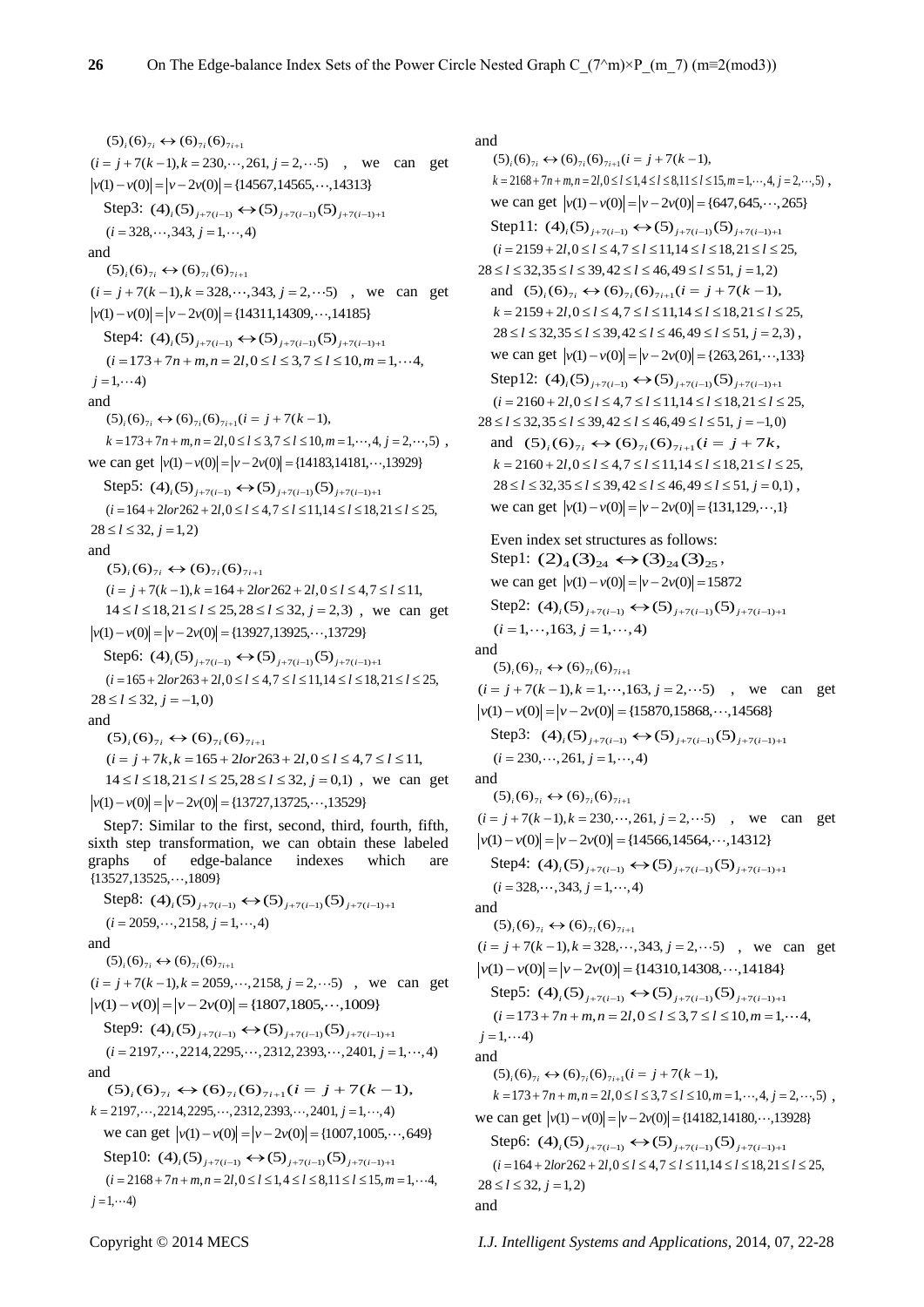$$
(5)_i (6)_{7i} \leftrightarrow (6)_{7i} (6)_{7i+1}
$$
  
(*i* = *j* + 7(*k* - 1), *k* = 164 + 2*lor*262 + 2*l*, 0 \le *l* \le 4, 7 \le *l* \le 11,  
14 \le *l* \le 18, 21 \le *l* \le 25, 28 \le *l* \le 32, *j* = 2, 3), we can get  
|*v*(1) - *v*(0)| = |*v* - 2*v*(0)| = {13926, 13924, ..., 13728}

 $S_1 = V(0) - |V - 2V(0)| - \{13920, 13924, \cdots, 13726\}$ <br>Step7:  $(4)_i (5)_{j+7(i-1)} \leftrightarrow (5)_{j+7(i-1)} (5)_{j+7(i-1)+1}$ Step7:  $(4)_i(5)_{j+7(i-1)} \leftrightarrow (5)_{j+7(i-1)}(5)_{j+7(i-1)+1}$ <br>  $(i=165+2lor263+2l,0\le l\le 4,7\le l\le 11,14\le l\le 18,21\le l\le 25,$ <br>  $28\le l\le 32, j=-1,0$ 

#### and

 $(5)_{i}$  (6)<sub>7i</sub>  $\leftrightarrow$  (6)<sub>7i</sub>(6)<sub>7i+1</sub>  $(i = j + 7k, k = 165 + 2lor263 + 2l, 0 \le l \le 4, 7 \le l \le 11,$  $14 \le l \le 18, 21 \le l \le 25, 28 \le l \le 32, i = 0, 1$ , we can get  $|v(1)-v(0)| = |v-2v(0)| = {13726,13724, \cdots, 13528}$ 

Step8: Similar to the first, second, third, fourth, fifth, sixth step transformation, we can obtain these labeled graphs of edge-balance indexes which are  ${13526, 13524, \dots, 1808}$ 

Step9: 7( 1) 7( 1) 7( 1) 1 (4) (5) (5) (5) *i j i j i j i*  $(i = 2059, \cdots, 2158, j = 1, \cdots, 4)$ and

 $(5)_{i} (6)_{7i} \leftrightarrow (6)_{7i} (6)_{7i+1}$ ( $J_i$ ( $0J_{i1}$   $\leftrightarrow$  ( $0J_{i1}$ ( $0J_{i+1}$ )<br>( $i = j + 7(k-1), k = 2059, \cdots, 2158, j = 2, \cdots 5)$ , we can get  $i = j + 7(k - 1), k = 2059, \dots, 2158, j = 2, \dots 5)$ , we<br>  $v(1) - v(0) = |v - 2v(0)| = \{1806, 1804, \dots, 1008\}$ 

$$
|v(1)-v(0)|-|v-2v(0)|-|1600,1804,\cdots,1006f
$$
  
\nStep10:  $(4)_i(5)_{j+7(i-1)} \leftrightarrow (5)_{j+7(i-1)}(5)_{j+7(i-1)+1}$   
\n $(i = 2197,\cdots,2214,2295,\cdots,2312,2393,\cdots,2401, j = 1,\cdots,4)$   
\nand  
\n $(5)_i(6)_{7i} \leftrightarrow (6)_{7i}(6)_{7i+1}(i = j + 7(k - 1),$   
\n $k = 2197,\cdots,2214,2295,\cdots,2312,2393,\cdots,2401, j = 1,\cdots,4)$   
\nwe can get  $|v(1)-v(0)| = |v-2v(0)| = \{1006,1004,\cdots,648\}$   
\nStep11:  $(4)_i(5)_{j+7(i-1)} \leftrightarrow (5)_{j+7(i-1)}(5)_{j+7(i-1)+1}$   
\n $(i = 2168+7n+m,n = 2l,0 \le l \le 1,4 \le l \le 8,11 \le l \le 15,m = 1,\cdots,4$   
\n $j = 1,\cdots,4$  and  $(5)_i(6)_{7i} \leftrightarrow (6)_{7i}(6)_{7i+1}(i = j + 7(k - 1),$   
\n $k = 2168+7n+m,n = 2l,0 \le l \le 1,4 \le l \le 8,11 \le l \le 15,m = 1,\cdots,4, j = 2,\cdots,5$ ,  
\nwe can get  $|v(1)-v(0)| = |v-2v(0)| = \{646,644,\cdots,264\}$   
\nStep12:  $(4)_i(5)_{j+7(i-1)} \leftrightarrow (5)_{j+7(i-1)}(5)_{j+7(i-1)+1}$   
\n $(i = 2159+2l,0 \le l \le 4,7 \le l \le 11,14 \le l \le 18,21 \le l \le 25,$   
\n $28 \le l \le 32,35 \le l \le 39,42 \le l \le 46$ 

and

{5}<sub>*i*</sub>(6)<sub>7*i*</sub> ←  $\leftrightarrow$  (6)<sub>7*i*</sub>(6)<sub>7*i*+1</sub>(*i* = *j* + 7(*k* − 1),<br> *k* = 2159 + 2*l*,0 ≤ *l* ≤ 4,7 ≤ *l* ≤ 11,14 ≤ *l* ≤ 18,21 ≤ *l* ≤ 25,<br>
28 ≤ *l* ≤ 32,35 ≤ *l* ≤ 39,42 ≤ *l* ≤ 46,49 ≤ *l* ≤ 51, *j* = 2,3),  $28 \le l \le 32, 35 \le l \le 39, 42 \le l \le 46, 49 \le l \le 51, j = 2, 3$ ,<br>we can get  $|v(1) - v(0)| = |v - 2v(0)| = {262, 260, \dots, 132}$ we can get  $|v(1) - v(0)| = |v - 2v(0)| - \{202, 200, \dots, 152\}$ <br>Step13:  $(4)_i (5)_{j+7(i-1)} \leftrightarrow (5)_{j+7(i-1)} (5)_{j+7(i-1)+1}$  $(i = 2160 + 2l, 0 \le l \le 4, 7 \le l \le 11, 14 \le l \le 18, 21 \le l \le 25,$ <br> $28 \le l \le 32, 35 \le l \le 39, 42 \le l \le 46, 49 \le l \le 51, j = -1, 0)$ and  $(5)_{i}$  (6)<sub>7i</sub>  $\leftrightarrow$  (6)<sub>7i</sub>(6)<sub>7i+1</sub>(i = j + 7k,  $k = 2160 + 2l, 0 \le l \le 4, 7 \le l \le 11, 14 \le l \le 18, 21 \le l \le 25,$ <br>  $28 \le l \le 32, 35 \le l \le 39, 42 \le l \le 46, 49 \le l \le 51, j = 0, 1)$ ,

 $26 \le t \le 32, 35 \le t \le 39, 42 \le t \le 40, 49 \le t \le 31, j = 0, 1,$ <br>we can get  $|v(1) - v(0)| = |v - 2v(0)| = \{130, 128, \dots, 0\}$ 

In conclusion, we can prove In conclusion, we can<br>{15872,15871,...,1,0}  $\subset EBI(C_{\gamma^5} \times P_{5_{\gamma}})$ .

**Lemma 5** In the graph  $C_{\tau^m} \times P_{m_{\tau}}$ , for the fan subgraph  $H_0$  of the single point,  $\{322, 321, \dots, 2, 1, 0\} \subset EBH_0$ .

**Proof:** In the following proof, we use  $(2k-1)$ ,  $(2k)$ ,  $\leftrightarrow$   $(2k)$ ,  $(2k)$ <sub>s+1</sub> to present that the edge  $(2k-1)$ ,  $(2k)$ , is from 0-edge into1-edge, at the same time the edge  $(2k)_{s}(2k)_{s+1}$  is from 1-edge into 0-edge. Among them, we use  $(\alpha+2)_i(\alpha)_{\gamma_i} \leftrightarrow (\alpha)_{\gamma_i}(\alpha)_{\gamma_{i+1}}$  to present that the edge  $(\alpha + 2)$ <sub>i</sub> $(\alpha)$ <sub>7i</sub> is from 1-edge into 0-edge, at the same time the edge  $(\alpha)_{7i}(\alpha)_{7i+1}$  is from 0-edge into 1-edge.

First, build an even index set: First, build an even index set:<br>Step1:  $(\alpha)_4(\alpha+1)_{25} \leftrightarrow (\alpha+1)_{25}(\alpha+1)_{26}$ , we can get  $|v(1) - v(0)| = |v - 2v(0)| = 322$ we can get  $|V(1) - V(0)| = |V - ZV(0)| = 322$ <br>Step2:  $(\alpha + 1)_i(\alpha + 2)_{j+7(i-1)} \leftrightarrow (\alpha + 2)_{j+7(i-1)}(\alpha + 2)_{j+7(i-1)+1}$  $(i = 1, \dots, 24, j = 1, \dots, 4)$ and  $(\alpha+2)_i(\alpha)_{\gamma_i} \leftrightarrow (\alpha)_{\gamma_i}(\alpha)_{\gamma_{i+1}}$  $(\alpha + 2)_i(\alpha)_{\gamma_i} \leftrightarrow (\alpha)_{\gamma_i}(\alpha)_{\gamma_{i+1}}$ <br>  $(i = j + 7(k - 1), k = 1, \cdots, 24, j = 2, \cdots 5)$ , we  $(i = j + 7(k - 1), k = 1, \dots, 24, j = 2, \dots$ <br>
can get  $|v(1) - v(0)| = |v - 2v(0)| = {320,318, \dots, 130}$ Step3:  $(\alpha+1)_{i}(\alpha+2)_{i+7(i-1)} \leftrightarrow (\alpha+2)_{i+7(i-1)}(\alpha+2)_{i+7(i-1)+1}$  $(29 \le i \le 32, 39 \le i \le 42, 47 \le i \le 49, j = 1, \dots, 4)$ and  $(\alpha+2)_{i}(\alpha)_{7i} \leftrightarrow (\alpha)_{7i}(\alpha)_{7i+1}$  $(i = j + 7(k-1), 29 \le k \le 32, 39 \le k \le 42, 47 \le k \le 49, j = 2, \dots 5)$  $v(t = f + r(k-1), 29 \le k \le 32, 39 \le k \le 42, 47 \le k \le 49, f = 2$ <br>we can get  $|v(1) - v(0)| = |v - 2v(0)| = \{128, 126, \dots, 42\}$ Step4:  $\text{Step 4: } (\alpha+1)_i(\alpha+2)_{j+7(i-1)} \leftrightarrow (\alpha+2)_{j+7(i-1)}(\alpha+2)_{j+7(i-1)+1}$ <br>  $(i = 25+2l, 0 \le l \le 1, 4 \le l \le 6, j = 1,2) (i = 43, j = 1)$ and  $(\alpha+2)_{i}(\alpha)_{7i} \leftrightarrow (\alpha)_{7i}(\alpha)_{7i+1}$  $(\alpha + 2)_i(\alpha)_{7i} \leftrightarrow (\alpha)_{7i}(\alpha)_{7i+1}$ <br>(*i* = *j*+7(*k*-1),*k* = 25+2*l*,0 ≤ *l* ≤ 1,4 ≤ *l* ≤ 6, *j* = 2,3), we  $\begin{aligned} (t - f + r(\kappa - 1), \kappa - 25 + 2t, 0 \le t \le 1, 4 \le t \le 0, \\ \text{can get } |v(1) - v(0)| = |v - 2v(0)| = \{40, 38, \dots, 20\} \end{aligned}$ Step5:  $(\alpha+1)_{i}(\alpha+2)_{i+7(i-1)} \leftrightarrow (\alpha+2)_{i+7(i-1)}(\alpha+2)_{i+7(i-1)+1}$  $\text{Step 5: } (\alpha+1)_i(\alpha+2)_{j+7(i-1)} \leftrightarrow (\alpha+2)_{j+7(i-1)}(\alpha+2)_{j+7(i-1)+1}$ <br>  $(i=26+2l, 0 \le l \le 1, 4 \le l \le 6, j=-1,0) \text{ and } (\alpha+2)_{i}(\alpha)_{7i} \leftrightarrow (\alpha)_{7i}(\alpha)_{7i+1}$  $(i=26+2l, 0 \le l \le 1, 4 \le l \le 6, j=-1, 0)$  and  $(\alpha+2)_i(\alpha)_{7i} \leftrightarrow (\alpha)_{7i}(\alpha)_{7i+1}$ <br>  $(i=j+7k, k=26+2l, 0 \le l \le 1, 4 \le l \le 6, j=0, 1)$ , we  $\begin{aligned} (t - f + i\kappa, \kappa - 2\sigma + 2t, 0 \le t \le 1, 4 \le t \le 0, \\ \text{can get } |v(1) - v(0)| = |v - 2v(0)| = \{18, 16, \dots, 2, 0\} \end{aligned}$ Odd index set structures as follows: Odd index set structures as follows:<br>Step1:  $(\alpha+1)_i(\alpha+2)_{j+\gamma(i-1)} \leftrightarrow (\alpha+2)_{j+\gamma(i-1)}(\alpha+2)_{j+\gamma(i-1)+1}$  $(i = 1, ..., 24, j = 1, ..., 4)$  and  $(\alpha + 2)_i(\alpha)_{\tau_i} \leftrightarrow (\alpha)_{\tau_i}(\alpha)_{\tau_{i+1}}$ <br>  $(i = j + 7(k - 1), k = 1, ..., 24, j = 2, ..., 5)$ , we  $(i = j + 7(k-1), k = 1, \dots, 24, j = 2, \dots 5)$ , we  $\overline{(t = f + r(\kappa - 1), \kappa = 1, \cdots, 24, f = 2, \dots, 24, f = 2, \dots, 24, f = 2, \dots, 24, f = 2, \dots, 24, f = 2, \dots, 24, f = 2, \dots, 24, f = 2, \dots, 24, f = 2, \dots, 24, f = 2, \dots, 24, f = 2, \dots, 24, f = 2, \dots, 24, f = 2, \dots, 24, f = 2, \dots, 24, f = 2, \dots, 24, f = 2, \dots, 24, f = 2, \dots,$ Step2:  $(\alpha+1)_{i}(\alpha+2)_{i+7(i-1)} \leftrightarrow (\alpha+2)_{i+7(i-1)}(\alpha+2)_{i+7(i-1)+1}$  $(29 \le i \le 32, 39 \le i \le 42, 47 \le i \le 49, j = 1, \dots, 4)$ and  $(\alpha+2)_{i} (\alpha)_{7i} \leftrightarrow (\alpha)_{7i} (\alpha)_{7i+1}$  $(i = j + 7(k - 1), 29 \le k \le 32, 39 \le k \le 42, 47 \le k \le 49, j = 2, \dots 5)$  $v = y + r(x-1), 29 \le x \le 32, 39 \le x \le 42, 47 \le x \le 49, j = 2$ <br>we can get  $|v(1) - v(0)| = |v - 2v(0)| = \{129, 127, \dots, 43\}$ Step3: we can get  $|v(1) - v(0)| = |v - 2v(0)| = \{129, 121, \dots, 43\}$ <br>
Step3:  $(\alpha + 1)_i (\alpha + 2)_{j+7(i-1)} \leftrightarrow (\alpha + 2)_{j+7(i-1)} (\alpha + 2)_{j+7(i-1)+1}$ <br>  $(i = 25 + 2l, 0 \le l \le 1, 4 \le l \le 6, j = 1, 2)(i = 43, j = 1)$ 

and